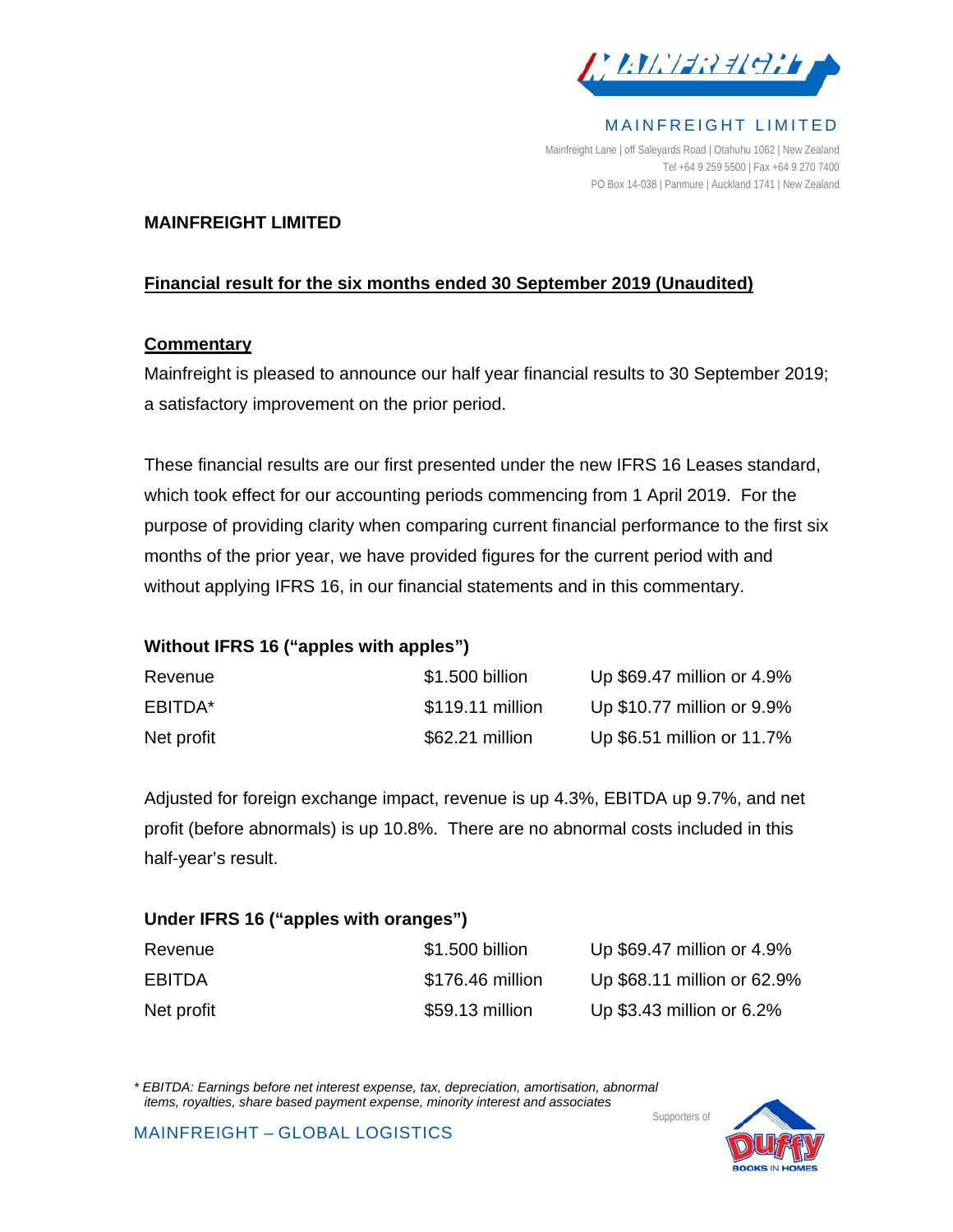IFRS 16 introduces a single lessee accounting model, requiring Mainfreight as a lessee to recognise assets and liabilities for all leases with a term of more than 12 months. As a lessee, we are required to recognise a right-of-use asset representing our right to use the underlying leased asset, and a lease liability representing our obligation to make lease payments.

The impact on profit before tax for the half year is a decrease of \$4.32 million (net profit decrease of \$3.08 million), but an increase in EBITDA of \$57.34 million. Total assets increased by \$587.59 million to \$2.203 billion.

This is a satisfactory result, reflecting our global presence. Continuing profit improvement from Europe and the Americas has assisted overall performance, as we continue to improve margins and services in both regions.

Our New Zealand and Australian operations have both had to contend with slowing economic conditions and increased overhead costs. In Asia, our freight revenues decreased as a result of the trade tariffs on the Asia/USA trade lanes and the disruptions being experienced in Hong Kong, while our overhead costs increased with our network expansion to Japan and Malaysia.

**Divisional Performance** (EBITDA shown pre-IFRS 16; figures in local currencies)

#### **New Zealand (NZ\$)**

| Revenue       | \$362.57 million | Up \$19.45 million or 5.7% |
|---------------|------------------|----------------------------|
| <b>EBITDA</b> | \$46.78 million  | Up \$1.35 million or 3.0%  |

Whilst overall results remain strong in New Zealand when compared to the prior year, we have experienced a slowing in economic conditions particularly affecting domestic Transport growth. Nevertheless we continue to increase market share across all three products (Transport, Warehousing and Air & Ocean).

In our **Transport** business, the lower levels of sales growth and higher overhead costs (increased salaries for those at the lower end of our pay range), have kept profit growth below our expectations.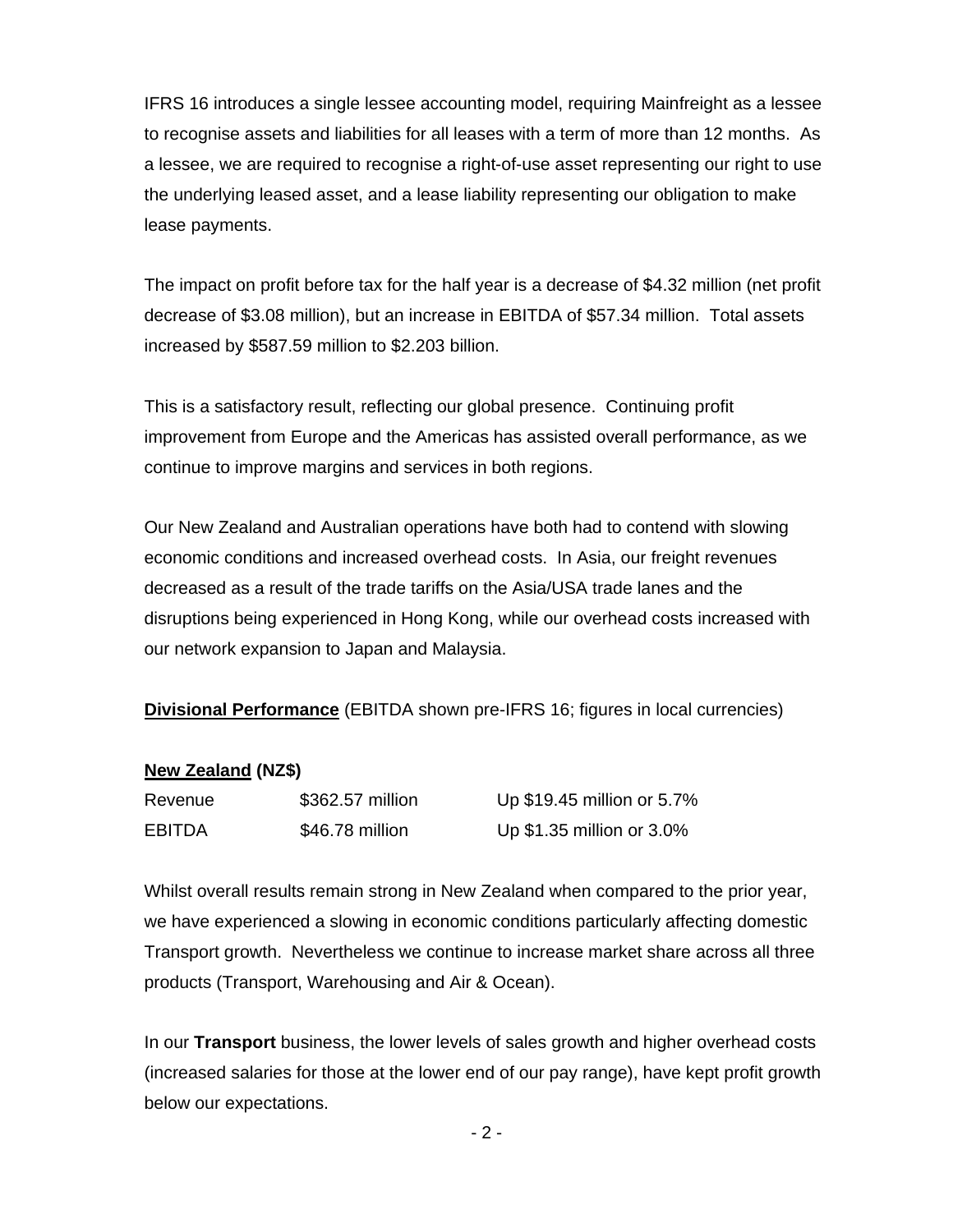Our **Warehousing** business continues to attract new customers, with satisfactory revenue and profit growth in the half year.

**Air & Ocean** operations achieved revenue and profit growth across both imports and exports, and likewise in both sea and air freight modes.

Strong pre-Christmas freight volumes are evident across the business heading into the second half, and our expectations are for improving results through to year end.

## **Australia (AU\$)**

| Revenue       | AU\$360.42 million | Up AU\$18.72 million or 5.5% |
|---------------|--------------------|------------------------------|
| <b>EBITDA</b> | AU\$22.62 million  | Up AU\$0.11 million or 0.5%  |

A disappointing profit result from our Australian business, primarily in our domestic Transport operations. Our Warehousing and Air & Ocean businesses both achieved satisfactory revenue and profit growth.

In our **Transport** business, revenue growth stalled at 2% as slowing economic conditions saw reduced tonnage from our established customers. Whilst new business continues to be won, it has not offset this down-trading during the first half. Increases in our overhead cost structure, primarily labour costs, saw EBITDA decline on the prior period.

In our **Warehousing** business, new customer gains lifted warehouse utilisation with satisfactory profit improvements. Construction has commenced on our second warehouse site in Epping, Melbourne.

Our **Air & Ocean** operations achieved better gross margins and saw export volumes in both sea and air freight improve. Continuing momentum in the growth of perishable air freight assisted.

While it has been a disappointing first half for our Australian business, pre-Christmas volumes have seen weekly results further improve into the second half. We celebrated our 30<sup>th</sup> year in Australia earlier this month.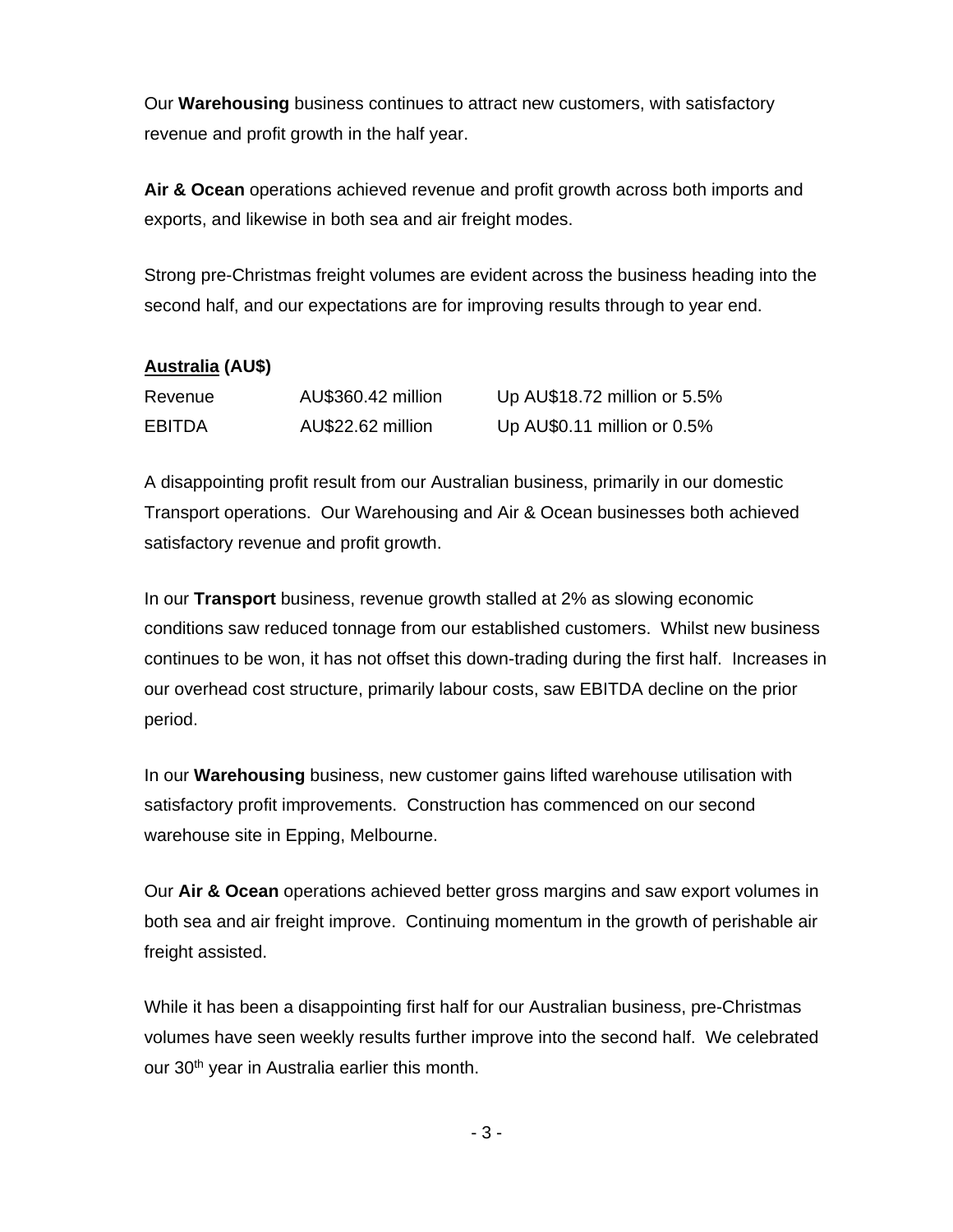### **Asia (US\$)**

| Revenue       | US\$35.99 million |
|---------------|-------------------|
| <b>EBITDA</b> | US\$2.79 million  |

Down US\$ $(4.34)$  million or  $(10.8)$ % Down US\$ $(0.38)$  million or  $(11.9)$ %

The Asian operations have seen freight volumes decrease across our major trading lane, China to USA, with import tariffs having a greater effect than in the same period last year (tariffs took effect early July 2018), but also as a result of the Hong Kong riots particularly affecting confidence for air freight services.

In response, our team has focused on developing a greater diversity of markets, to offset USA trade. This includes more intra-Asia trade and, of course, increasing market share to and from our European locations.

Our entry into the Japanese and Malaysian markets has been satisfactory to date. We expect to open our first branch in South Korea before 31 March 2020.

## **Europe (Euro €)**

| Revenue       | EU€193.77 million      | Up EU $\in$ 1.44 million or 6.3%  |
|---------------|------------------------|-----------------------------------|
| <b>EBITDA</b> | EU $\in$ 13.90 million | Up $EU \in 3.49$ million or 33.6% |

A healthier result from our European operations, as we continue to gain market share and improve business margins.

Whilst our **Transport** business has seen some down-trading from established customers, market share gains have offset this, and much-improved efficiencies have assisted gross margin increases.

Our **Warehousing** operations have absorbed the costs of two new warehouses in The Netherlands (Zaltbommel and Born), improving revenue growth and profitability. Significant effort is being applied to reducing casual labour costs and increasing dedicated full-time team members, providing stability and improved quality and efficiencies.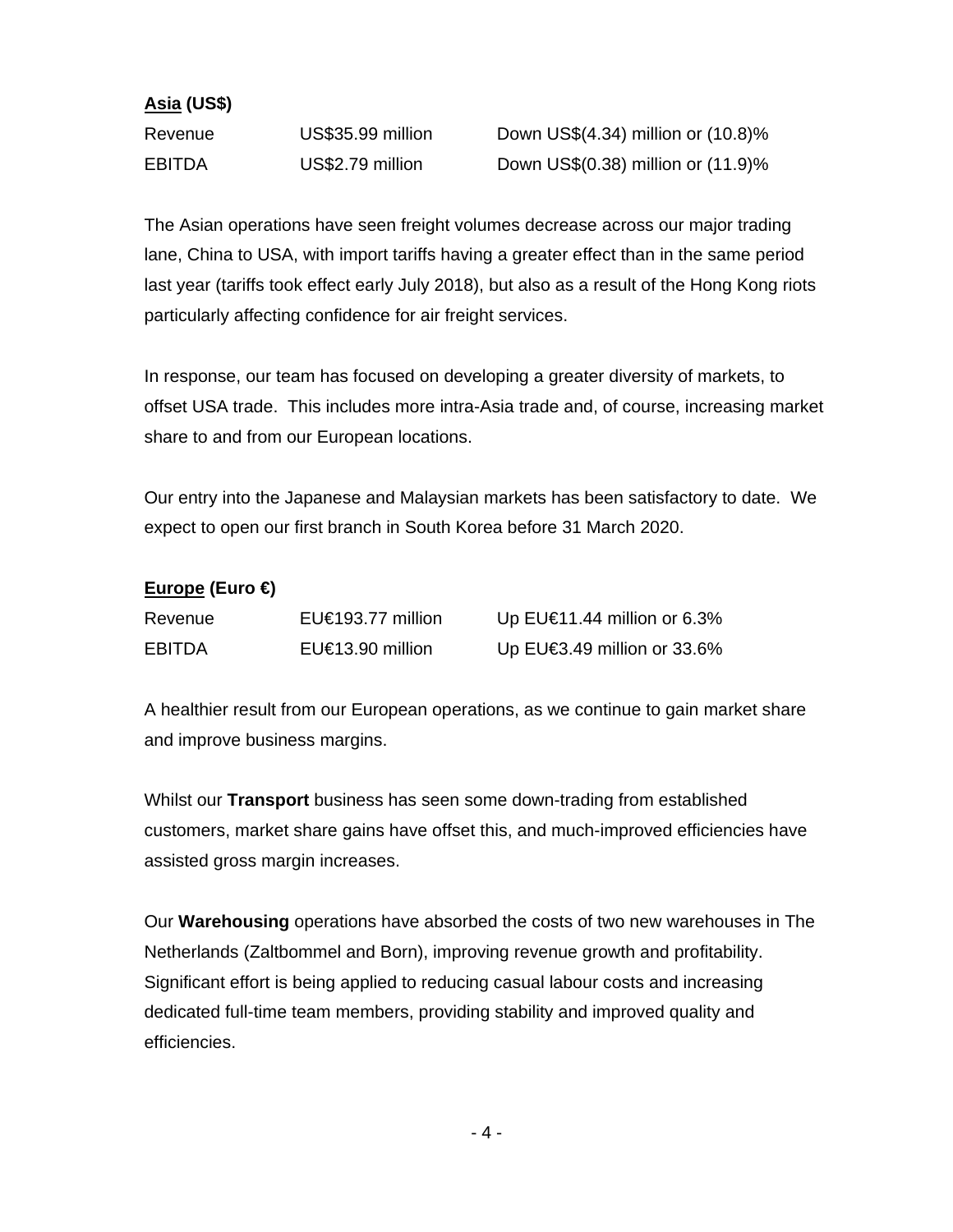The **Air & Ocean** division has seen a decrease in air freight volume, similar to most of our international divisions, but has seen gross margins improve as our focus on developing LCL freight consolidations provides better returns. It is our intention to expand our European Air & Ocean network into Spain, with our Barcelona branch expected to open in January 2020.

We have an additional 30 team members who have taken on sales responsibilities in these past six months and expect to see increased revenue contributions accordingly.

Post this half year result, revenue and profit performance from our Europe business has continued at similar levels, and our expectations are for ongoing improvement.

### **The Americas (US\$)**

| Revenue       | US\$244.04 million | Up US\$6.89 million or 2.9%  |
|---------------|--------------------|------------------------------|
| <b>EBITDA</b> | US\$13.44 million  | Up US\$2.45 million or 22.3% |

An improved performance from our American businesses; sales revenue growth occurred across all three Mainfreight divisions, with just **CaroTrans** (our NVOCC wholesale sea freight business) seeing a reduction in export-related freight volume.

In our **Transport** operations, both sales revenues and profitability improved. Better freight management has seen gross margins increase with better utilisation of dedicated Mainfreight road line-haul.

While **Air & Ocean** has seen increases in margin and revenue, this has been dampened by reduced volumes as imports from China declined under tariff restrictions, and with a general downturn in world air freight volumes.

Our **Warehousing** operations continue to see good demand for high quality warehousing services and facilities, necessitating the opening of two new warehouses in California, and better utilisation of our sites in the other four States where we are located.

In **CaroTrans**, whilst revenues declined on the back of reduced LCL and FCL freight shipments, gross margins improved resulting in increased EBITDA in the half year.

- 5 -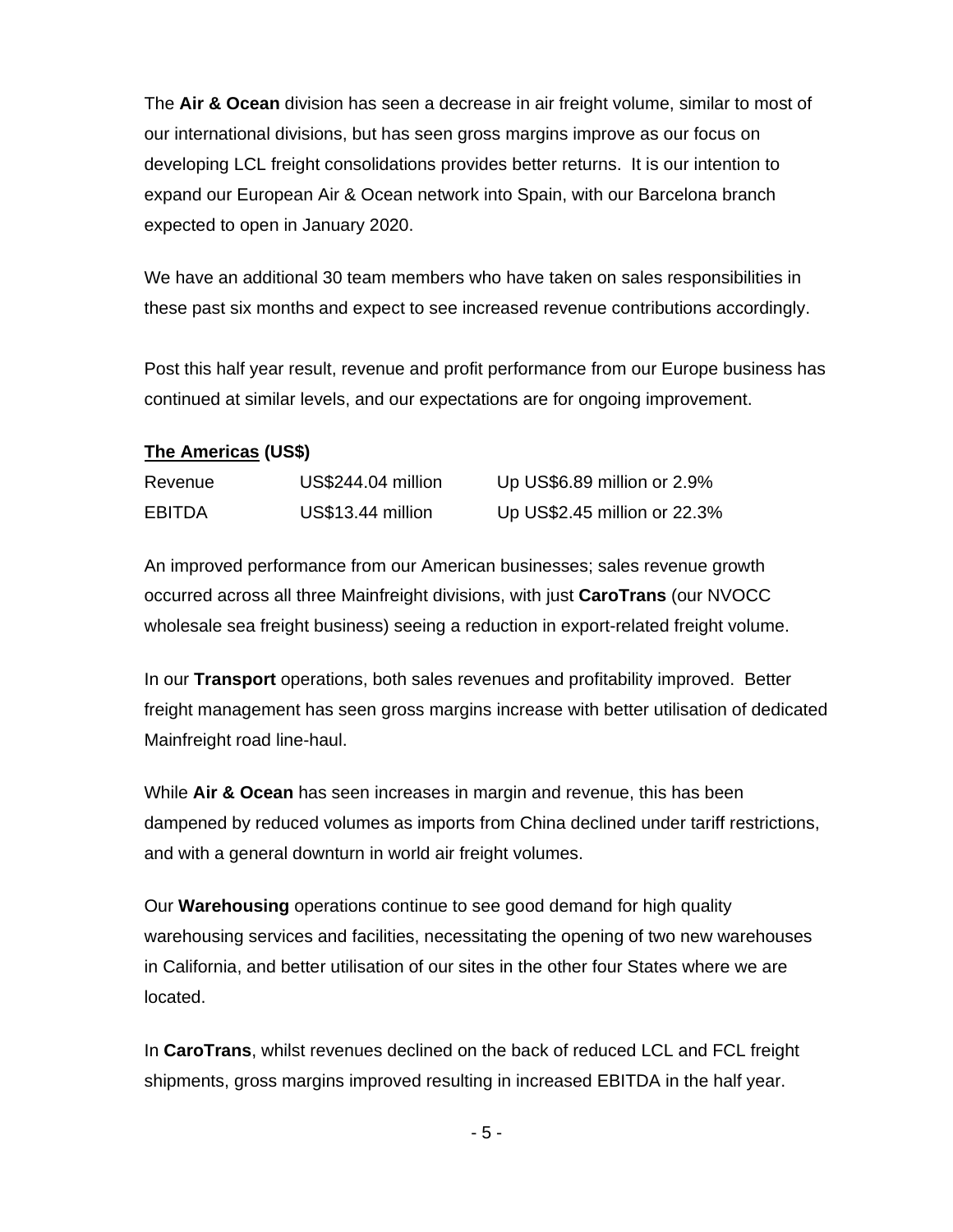While these results are pleasing, our freight volumes within the USA still require considerable growth, particularly in customer verticals that contribute better every day volumes.

### **Group Operating Cash Flows**

Operating cash flows were \$73.96 million, up from \$71.00 million in the prior year, reflecting increased profitability and acceptable cash collection.

Net debt is \$187.73 million, up from \$130.48 million at 31 March 2019, an increase of \$57.25 million.

Gearing ratios increased from 13.5% at 31 March 2019 to 17.5%

During the half year, net capital expenditure totalled \$90.53 million, with expenditure for land and buildings accounting for \$72.44 million, plant and equipment of \$10.98 million, and information technology of \$7.11 million.

Our expectations are for capital expenditure for the full financial year ending 31 March 2020 to be in the range of \$170 million, with a further \$190 million estimated for capital expenditure in the 2021 financial year.

Land and building projects across the New Zealand and Australian networks are progressing, albeit more slowly than our original expectations. Construction schedules in Tauranga and Melbourne are on target, however other large projects in both countries are taking longer than anticipated.

#### **Dividend**

The Directors have approved an interim dividend of 25.0 cents per share fully imputed at the 28% company tax rate, with the books closing on 6 December 2019; payment will be made on 13 December 2019. This is a 13.6% increase on the prior year's interim dividend.